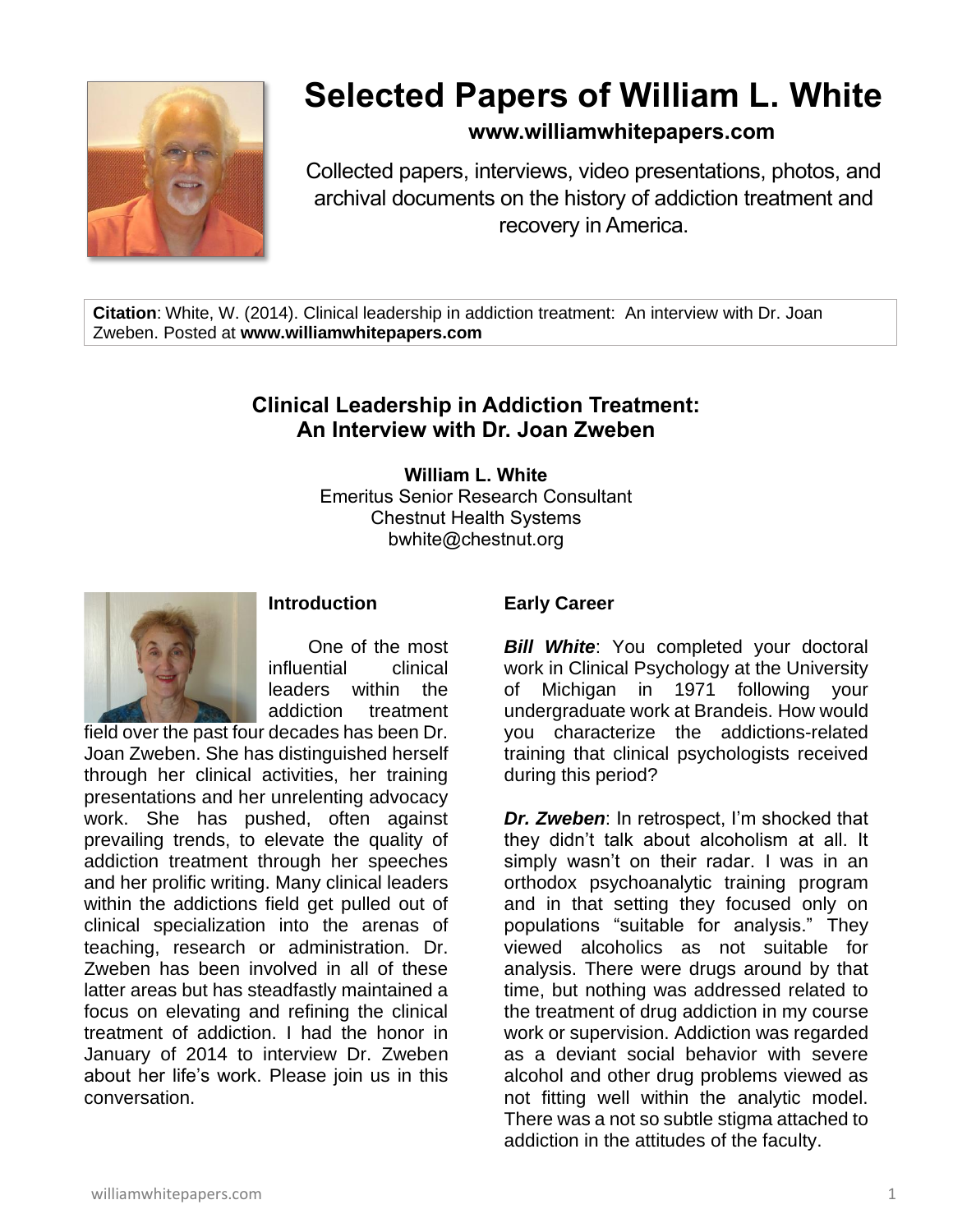*Bill White***:** Would you say that was pretty typical of training programs for helping professionals during this time period?

*Dr. Zweben***:** Absolutely. The early responses came from the fringes of these training programs—from students, like Don Desjarlais and newly trained docs like Sid Schnoll who would go on to make significant contributions within the emerging addiction treatment field. But you saw no focused integration of addiction treatment within the larger training curricula of the sixties. Even when training programs began to add a single course, there was no full integration of this subject within the total training experience.

**Bill White:** Given that lack of focus, what circumstances or interests led to your early specialization in addiction treatment?

*Dr. Zweben*: My earliest involvement was through Steve Schwartz, a fellow graduate student who started a Drug Clinic at University of Michigan in response to emerging drug problems. We entertained ourselves on the weekends going to rock festivals and talking people down from bad LSD trips. As psychology grad students, we were caught up in the romance of psychosis, and thought hallucinogens were a way to learn about psychosis. We also took LSD within our friendship group. Many of that group moved to northern California and we remain friends today. Steve moved to New York and held leadership roles there.

I met and married David Deitch in 1973. He exerted a major influence on my work. David was eager to offer baseline clinical skills in drug treatment settings, at that time, methadone maintenance programs and therapeutic communities. He was concerned about attack therapy, which he considered a distortion of appropriate approaches to confronting destructive behavior. We formed a consulting group with three colleagues and did training programs locally and sometimes elsewhere. At that time, I was teaching psychology to first rate graduate students at UC Berkeley and teaching school dropouts within the

treatment settings. Both groups were wonderful. The drug treatment staff members were frustrated with their own limitations and were very eager to learn.

I started publishing one or two papers a year around 1985, partly because the teaching materials I needed did not exist. Writing became something of a compulsion. It helped me clarify my ideas and develop them more fully. I had no idea at the time what an important role such writing would play in my career.

In the 13 years David and I were married, I met many of the leaders in the treatment field and visited many different treatment programs. I was at UC Berkeley on soft money for four years, and after that, I had established myself in private practice and was doing consultation and teaching in substance abuse, often with David. We shared a suspicion of rigid ideology and a great distaste for stigma-based attitudes and practices.

## **Early Therapeutic Communities**

*Bill White:* Now when you first came to California in 1971, you had some volunteer experience with a TC in Berkeley. Could you describe that initial experience?

*Dr. Zweben***:** Yes. It was called, "Bridge Over Troubled Waters." A couple of my friends and I were new to Berkeley and didn't have a lot of roots. We were looking for interesting things to do so we started volunteering there. This did not go on for very long and I don't have a lot of memories of that experience, although I do remember that the director died of a cocaine overdose. The program later re-named itself and is now providing very good treatment.

*Bill White*: I am assuming when you began volunteering that this was an early concept TC perhaps most known in this era for heavy confrontation, signs and shaved heads.

*Dr. Zweben***:** Yes, and those were the things that David Deitch was so adamant about changing. When I met David, he pulled me into the therapeutic community at a whole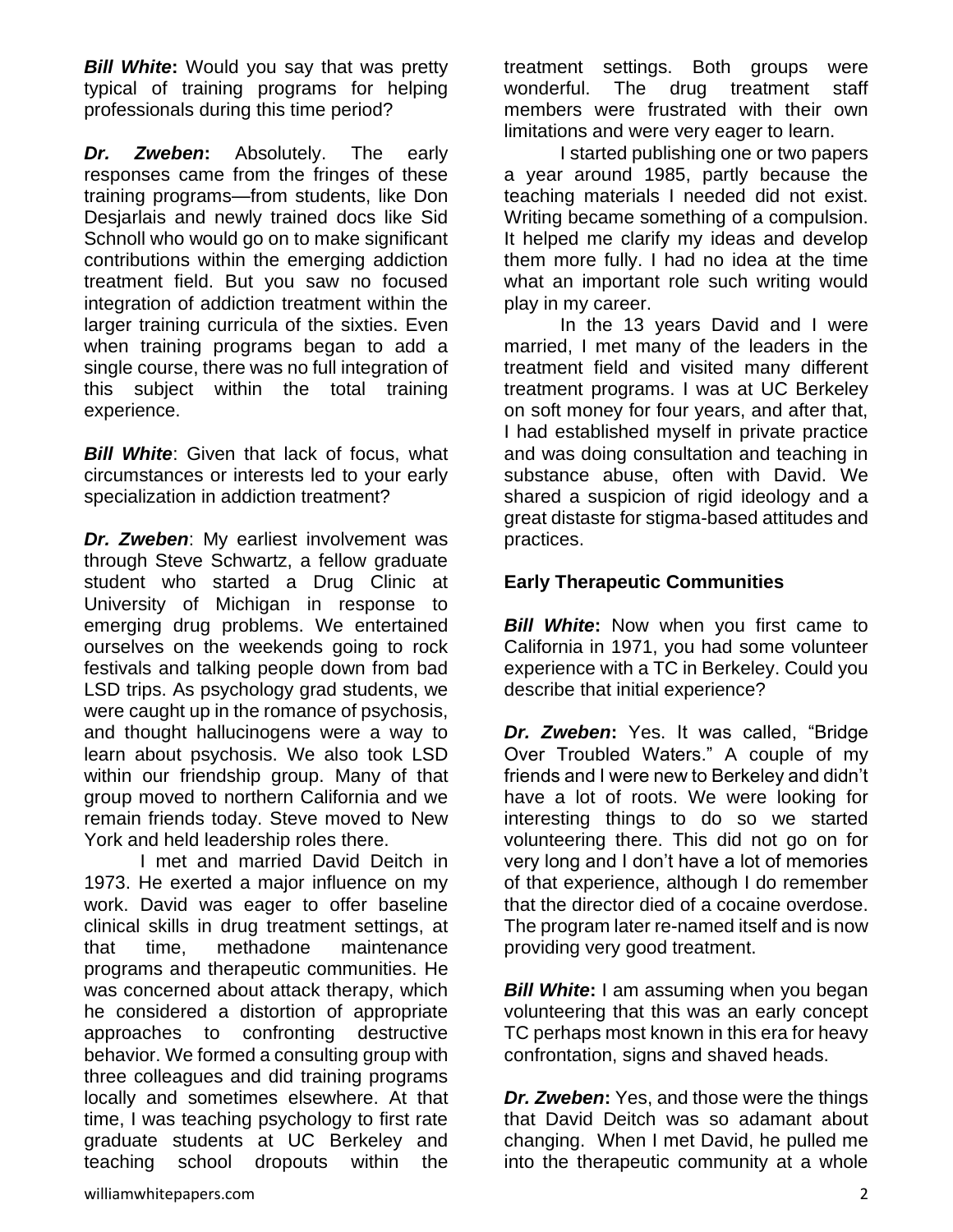other level. I visited a lot of programs and supported David in his efforts to infuse the TCs of that era with really good clinical skills and to get rid of the attack therapy and other bad practices. This marked what might be thought of as the early professionalization of the TC. I learned a great deal from George De Leon, Ph.D., who conducted very important research on the TC and wrote a terrific manual (*The Therapeutic Community: Theory, Model and Method*, 2000) on the essential elements of the TC and how to operationalize them. He provides detailed material on how to implement them effectively.

This was actually a quite interesting time. David and I and others did training within Walden House (now merged with the Haight Ashbury Clinics to become HealthRight360). I was put on the board of Walden House and eventually became president of the board. It was during this time that professionals became increasingly involved in TCs and that there was a lot of tension between the professionals and the predominately ex-addict staff. I used to joke that it was not a blessing to have a Ph.D. in those settings. Those with such credentials were immediately suspect. Most professionals didn't get the idea that it was not your brilliance as a clinician that mattered but your skills in shaping the community as a powerful change agent that was important in the TC setting. And so, the relationships were uneasy for a very long time. I loved TCs and found a vitality within the TCs that you don't find in the most other systems of care.

The vitality of the therapeutic community made a big impression on me. I was always interested in communities, and this one was creative and vibrant. Graduation and other rituals were extremely powerful. I had the same reaction when I decided to find out what AA was about and attended open meetings in my community. The sense of fellowship was palpable and I knew that those forces were more influential than any therapist could exert alone.

*Bill White***:** Do you feel any of that vitality was lost in the history of the TC movement as TCs became more professionalized and commercialized?

*Dr. Zweben***:** I think a lot of what made the TCs special has gone away and it is very difficult to reflect on this. Parts of the TC model that were just very hard to sustain due to pressures from funding sources and changes in characteristics of those entering TCs. For example, as we began to get more people with co-occurring disorders, the practices were modified and some of the intensity needed to be scaled back. That intensity was such a powerful force for people who needed something exciting to belong to and to substitute for the street culture, but it didn't serve the needs of people who were more fragile and needed things not to be as such a high pitch all the time. So, I do think some very important things have gotten lost as it's become professionalized. The people we see in TCs need a total habilitative effort. Rehab is when you reclaim stuff that you had once and you just need to get it back. Habilitation is for people who never had such assets and levels of functioning in the first place. That's what the TC provided and I think it will be a shame to lose that kind of resource if we turn TCs into rehab-focused, short-term residential programs.

*Bill White***:** Do you feel that we do a disservice when we put people who need that kind of habilitation into short rehab models and then punish them when they don't do well following such treatment?

*Dr. Zweben***:** Yes, that is a disservice. I think short-term treatment works for many people if there's adequate follow-up and safe posttreatment living environments. But with the most severe and complex of such problems do not respond well to such brief interventions. I think the fantasy that you can cure these problems with the right short-term stay is absurd. I am very concerned with the threats brought by the shifting funding streams. Many TCs have become very sophisticated, particularly about cooccurring disorders, and implement evidence-based practices, but the TC still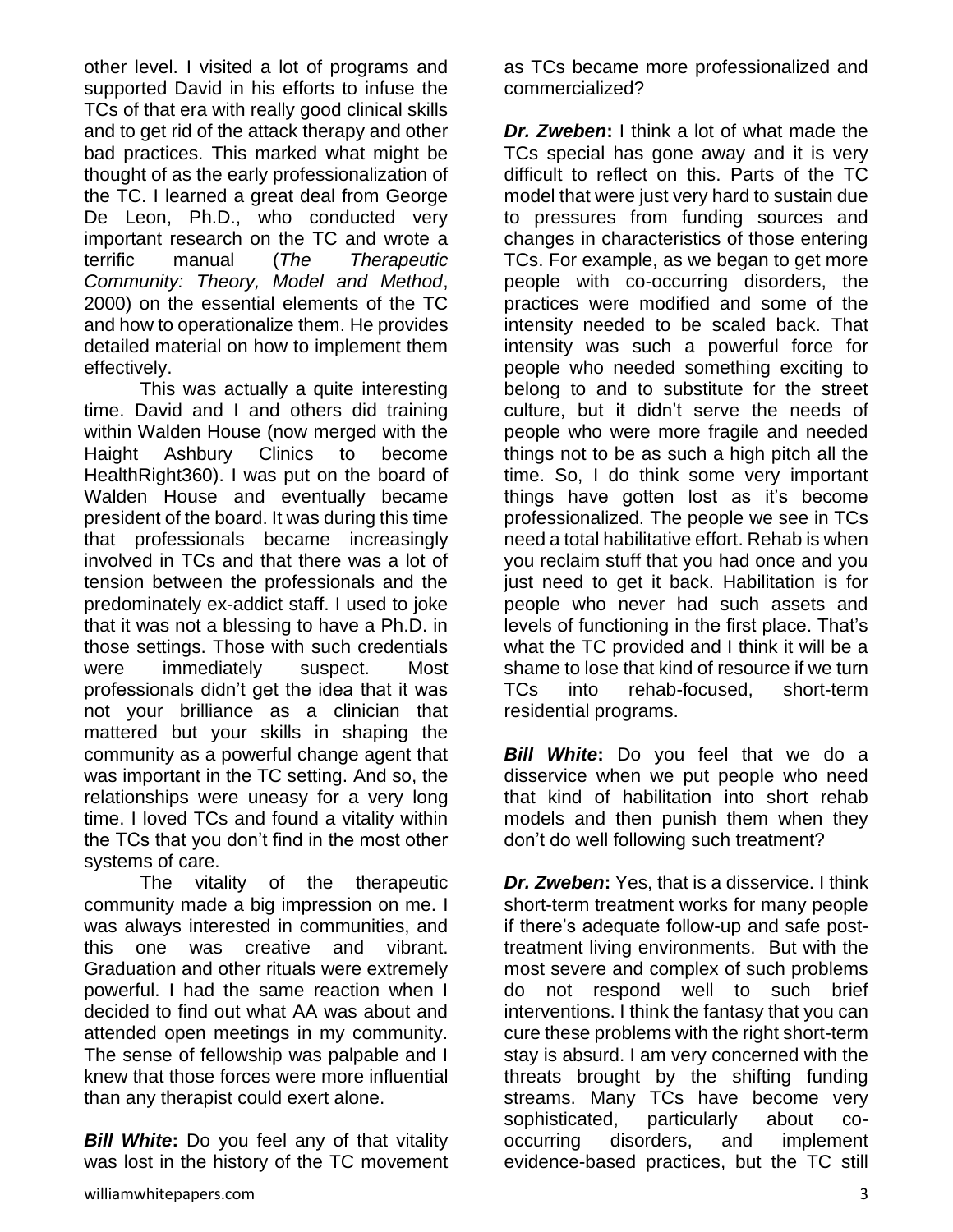does not fit well into the medical model, and may become extinct. If that happens, we will have to reinvent them. There is nothing so powerful for the population that needs them.

#### **Two Fields: "Alcoholism" and "Drug Abuse"**

**Bill White:** You entered the field at a time there were really two fields—an "alcoholism field" and a "drug abuse field." What role did you play in the subsequent integration of these two arenas?

*Dr. Zweben*: I have always loved clinical work, and it was clear that most clients used both substances. Drug treatment counselors knew little about alcohol, and alcoholism counselors considered drug users lower on the hierarchy. I began calling attention to the need to address both in my consultation and teaching activities. Most of the programs today address both alcohol and other drugs, but there are still vestiges of that past separation.

Funding sources were strictly bifurcated for a long time, and this also contributed to the inability to address cooccurring addictive and mental health disorders. I began challenging this when I got the opportunity. Eventually, this put me in a position to influence policy, not because of any specific title I held, but because I began to be considered an expert who attended many meetings and worked on committees. For example, I worked on CSAT's COD Treatment Improvement Protocol in the early 1990's (first version was TIP#9; now [TIP #42\)](http://store.samhsa.gov/product/TIP-42-Substance-Abuse-Treatment-for-Persons-With-Co-Occurring-Disorders/SMA13-3992), and met many of the people whose work I had been reading for years. I think that document really facilitated efforts to integrate substance abuse and mental health treatment.

**Bill White:** You were one of the first people to send an alarm bell about early policies towards alcohol in the TC movement. Could you share the story of how early TC policies on alcohol changed?

*Dr. Zweben*: I don't know the full story on this, but David Smith did a talk at the TC conference in San Francisco around 1986, and it got a lot of attention, particularly since he and I followed up with a paper. I know that many TC folks were uncomfortable with the permissiveness around alcohol, especially since one did not have to look hard to find senior staff who were practicing alcoholics. In one large program, a beloved clinical director with a very high blood alcohol level killed himself in a car accident. That kind of event shakes complacency. I think David's and my role was to articulate the discomfort many were feeling, offer a rationale, and give some momentum to change policies.

## **Early Career Influences**

*Bill White:* Who were some of the people that exerted the most influence on you during the early years of your career?

*Dr. Zweben*: I have been incredibly fortunate to work with brilliant, skilled and dedicated people throughout my career. I cannot possibly give credit to all of them. Being on a variety of committees working on specific issues put me in communication with a wide range of experts. I considered this to be my continuing education. I owe a deep debt of gratitude to many.

I am indebted to David Deitch, Ph.D. for his vast knowledge base, continuous insights, and openness to new ways of thinking even when it meant discarding his own favorite ideas. He could relate well to street addicts with long criminal justice histories as well as highly accomplished professionals and political dignitaries, and everyone in between. Over the years, we have worked together on training activities. He did initial and subsequent training for Project Pride, EBCRP's residential treatment program for mothers and their children.

David Smith M.D. introduced me to the disease model and taught me about many other aspects of alcoholism. He was willing to join me in a variety of activities to fight stigma. "David Smith does not like methadone" was a common refrain in the early 1980's, but David hated stigma as much as I did and persuaded ASAM to form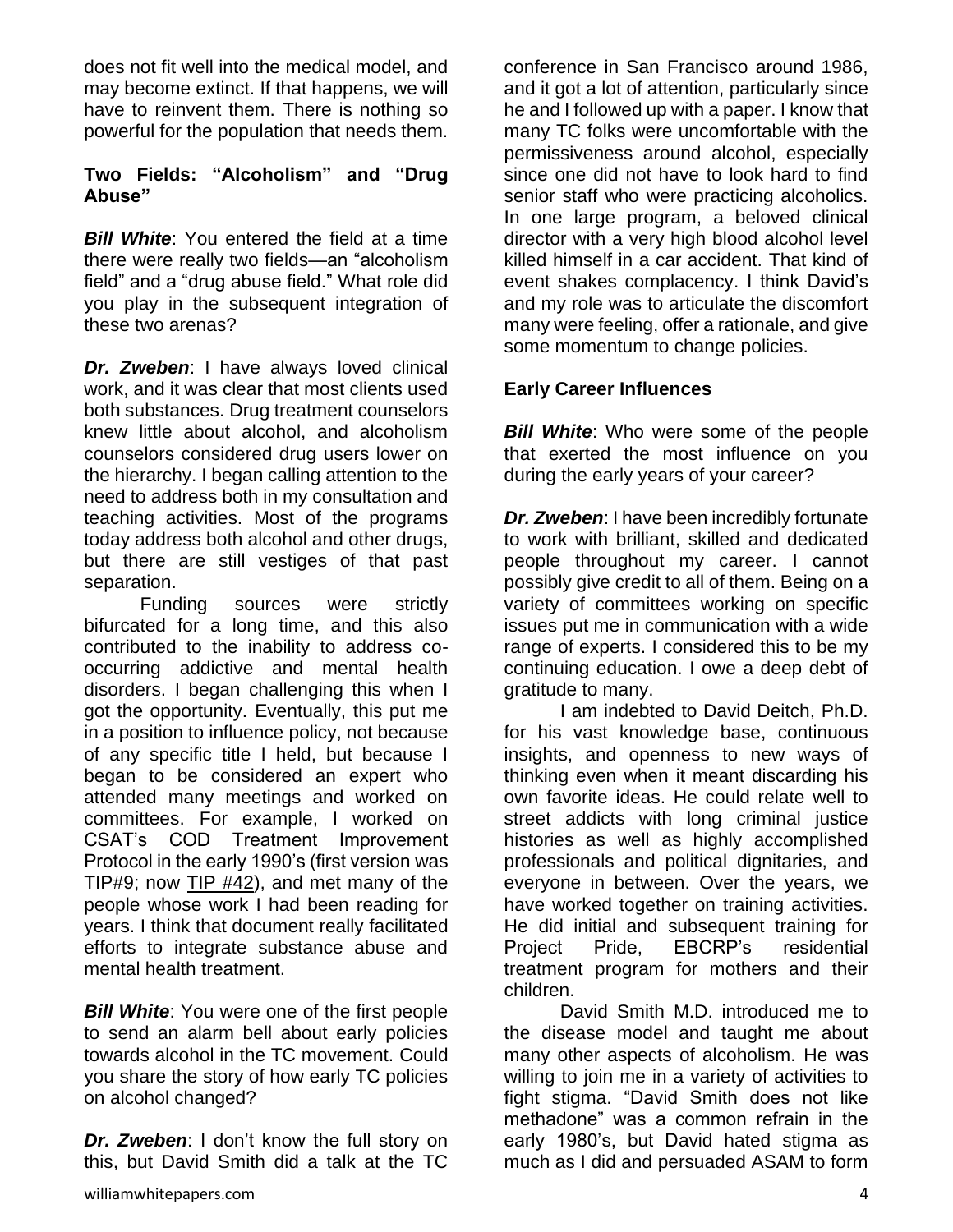a committee on methadone. This contributed greatly to bringing legitimacy to this treatment modality, first among physicians and then others. He also tackled the problem of alcohol use in the therapeutic community by giving a talk at the TC international conference when it was in San Francisco in the 1980's. At that time, drinking privileges were a reward for progress in program, and many former heroin users relapsed with alcohol as the precipitant. We subsequently wrote it up as a paper. He also involved me in *The Journal of Psychoactive Drugs* and I subsequently organized and edited issues on special topics.

When I decided I needed more direct experience with treatment, I launched The 14<sup>th</sup> Street Clinic in 1979 and East Bay Community Recovery Project in 1989 (both in Oakland). Susan Wengrofsky helped launch and ran daily operations at 14<sup>th</sup> Street, and worked tirelessly to implement our shared vision. She created a respectful and welcoming environment, which heroin users could not take for granted at that time. Marta Rose and I wrote the grant that launched EBCRP. Marta continues to run the daily operation. I am extraordinarily lucky to have such long and productive working relationships with colleagues who are so capable and dedicated, and who share my values about treatment.

Peter Banys, MD is an addiction psychiatrist who was the Director of Substance Abuse Programs at the San Francisco VA Medical Center, where I held a 10% appointment since 1974. We ran a Faculty/Fellows Seminar for about 25 years. Right up until he left the VA, I heard Peter say things I had never heard from anyone before. He is superb teacher and never shy about "advising" me. Although I did not have a good science background, Peter could explain medical aspects in language that was crystal clear, and contributed greatly to my understanding. I feel strongly that nonphysicians working in the field should learn as much of the medical basics as possible.

H. Westley Clark, MD, JD, MPH did the Addiction Medicine Fellowship at the San Francisco VA and we led a group together during that time. He has remained a close

developed the Substance Abuse and PTSD program at the VA, and we co-authored what was one of the first papers on traumatic experiences and substance abuse in 1994. I already had close connections with CSAT when he became its Director, and he has continued to provide insight into the problems in the field. Tom McLellan, Ph.D. helped me learn

friend and colleague over the years. He

to love research. There is often an inverse relationship between the rigor with which you can study something and its relevance in the real world. Tom's research is grounded in reality and addresses questions that are important to clinicians. His speaking style is accessible to a wide range of audiences. No matter how many times I have heard him talk about a topic, I always hear something new.

Judy Martin, MD is a family practice physician who was Medical Director at 14<sup>th</sup> Street Clinic for many years. This was another wonderful collaboration that evolved over the years. She is skilled at traditional medicine and interested in alternative medicine. She is a great teacher, who I often turn to for explanations when I don't understand medical issues.

Rick Rawson, Ph.D. provided an inspiring example of the clinician/researcher who systematically examines important clinical questions and uses findings to improve treatment in community settings. He is an outstanding teacher of clinicians and others and is a wise consultant on policy. He has been unfailingly generous when I asked for information and teaching materials. He is pragmatic, witty, passionate about implementing evidence-based practices in a realistic way and is deeply committed to the field.

Arnold Washton, Ph.D. is the coauthor two of my books. I was initially impressed by how he cut through ideological rhetoric, and I have continued to enjoy his incisive analyses of many different issues. He is not afraid to challenge tradition and offers practical, effective alternatives.

I am indebted to CSAT & NIDA. These two federal agencies contributed extensively to my knowledge base, skills and networking opportunities. EBCRP obtained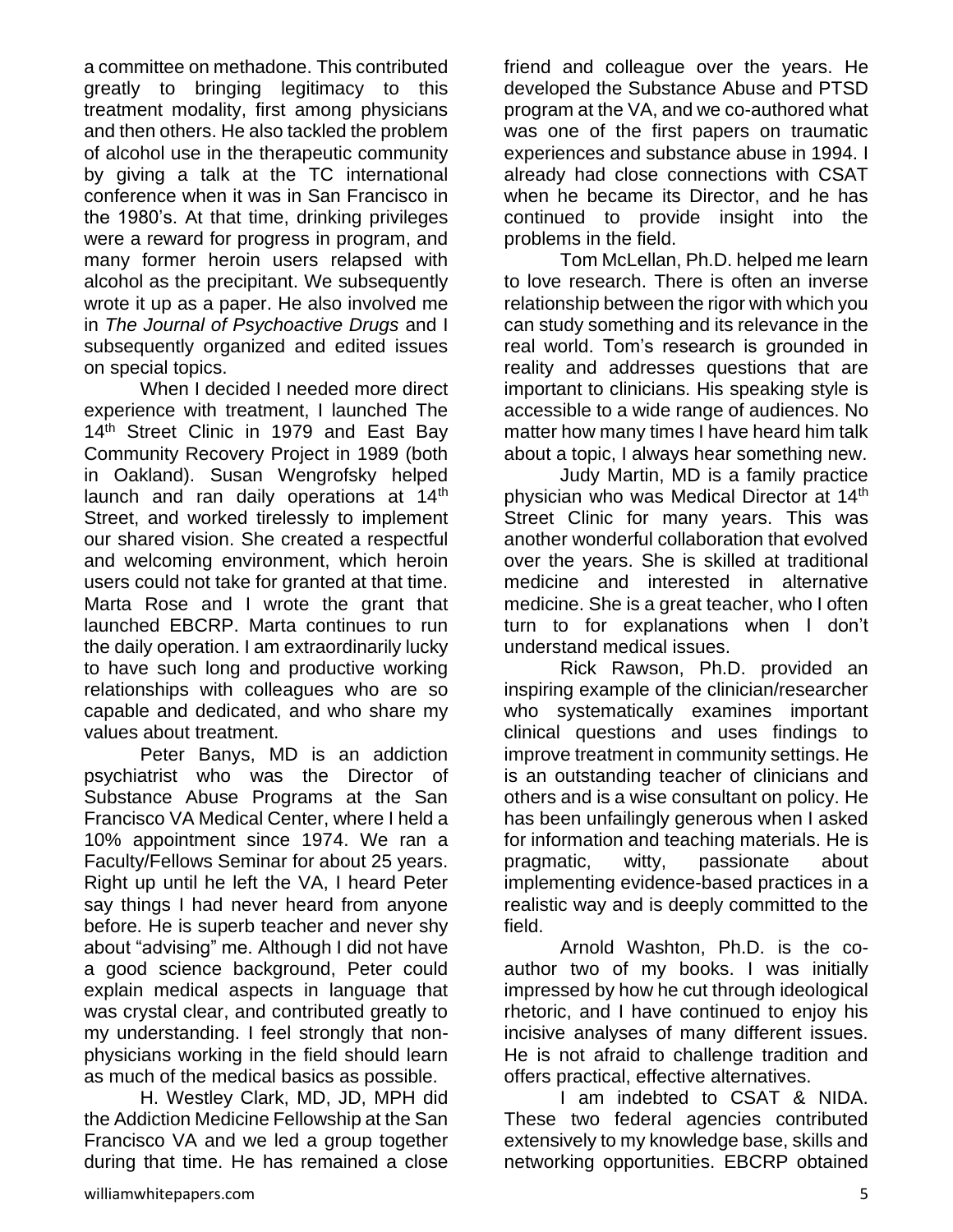grant funding from the Center for Substance Abuse Treatment for over 20 years, and this allowed us to do innovative programs with enough resources to do them right. To me, they are an example of government at its best: facilitating good work in the community. They promoted a collaborative relationship that made it easy to acknowledge problems and find appropriate help. I was a participant in NIDA's Clinical Trials Network for about 10 years and found it to be an extraordinary learning opportunity. Although EBCRP was not able to participate in many trials, we did make good use of the resources to implement evidence-based treatment and I learned an immense amount about research.

Finally, I am indebted to Mary Jeanne Kreek, MD, Joyce Lowinson, MD, and Liz Khuri, MD who are often referred to as the "Three Sisters" of methadone treatment. They were pioneers in its early development. They welcomed me and coached me, and I learned an enormous amount from them.

#### **Work with the VA**

*Bill White*: The VA played an early and continuing role in your career. What are some of the most significant experiences and lessons you have drawn from this sustained involvement?

*Dr. Zweben*: I went to the VA in 1974 to do clinical supervision, and soon afterwards, was asked if I wanted to be placed on what was then the Alcohol Inpatient Unit. This was a phenomenal learning experience for me, as it was the first time I had regular clinical interactions with alcoholics. The San Francisco VA Medical Center is affiliated with University of California, San Francisco, and this put me into academia with all its wonderful resources. As an Executive Director, it was too complicated to do clinical work in my own programs, and I had phased out of private practice when I began to travel more for work projects. I still do clinical work at the VA, and continue to learn from the vets. My seminar continues, and keeps me in touch with developments in substance abuse and related areas. My colleagues are

wonderful and we have our own little think tank there. I particularly enjoy working with some of the bright young professionals who come for our specialized addiction fellowships. Some have become leaders in the field.

I am troubled about how veterans have fared on their return home, and am glad that EBCRP recently received funding to provide assistance in securing permanent housing. We hope to build other services around this.

#### **The 14th Street Clinical and Medicationassisted Treatment**

**Bill White:** You founded the 14<sup>th</sup> Street Clinic and Medical Group in 1979 and served as its Executive Director until 2007. Describe this clinic and its work.

*Dr. Zweben*: I had been doing consulting and training and was feeling a bit sheepish about never having run an organization. A colleague approached David Deitch and I about opening a clinic for heroin users and I agreed to take this on. I was fortunate that Susan Wengrofsky was available to help launch it, and she continued to run the daily operation until 2007. This was an eye opening experience. We started with opiate detox using methadone, and moved on to include maintenance and other medical services. I was astonished at the level of stigma. One of our patients had been stabbed multiple times while protecting her child from her boyfriend, and was treated abominably by emergency room staff once they discovered she was a methadone patient. I quickly understood the need to educate other professionals about this modality and was fortunate to have colleagues to help. We did training in medical settings. I started publishing articles. One of my first was published in a medical journal, and within a few days, I received a letter from one of our methadone patients. She worked in a physician's office, and spoke of how methadone had given her life back. About her boss: "If he knew I was on methadone, all the trust would leave his eyes….As for me, I'm still on methadone and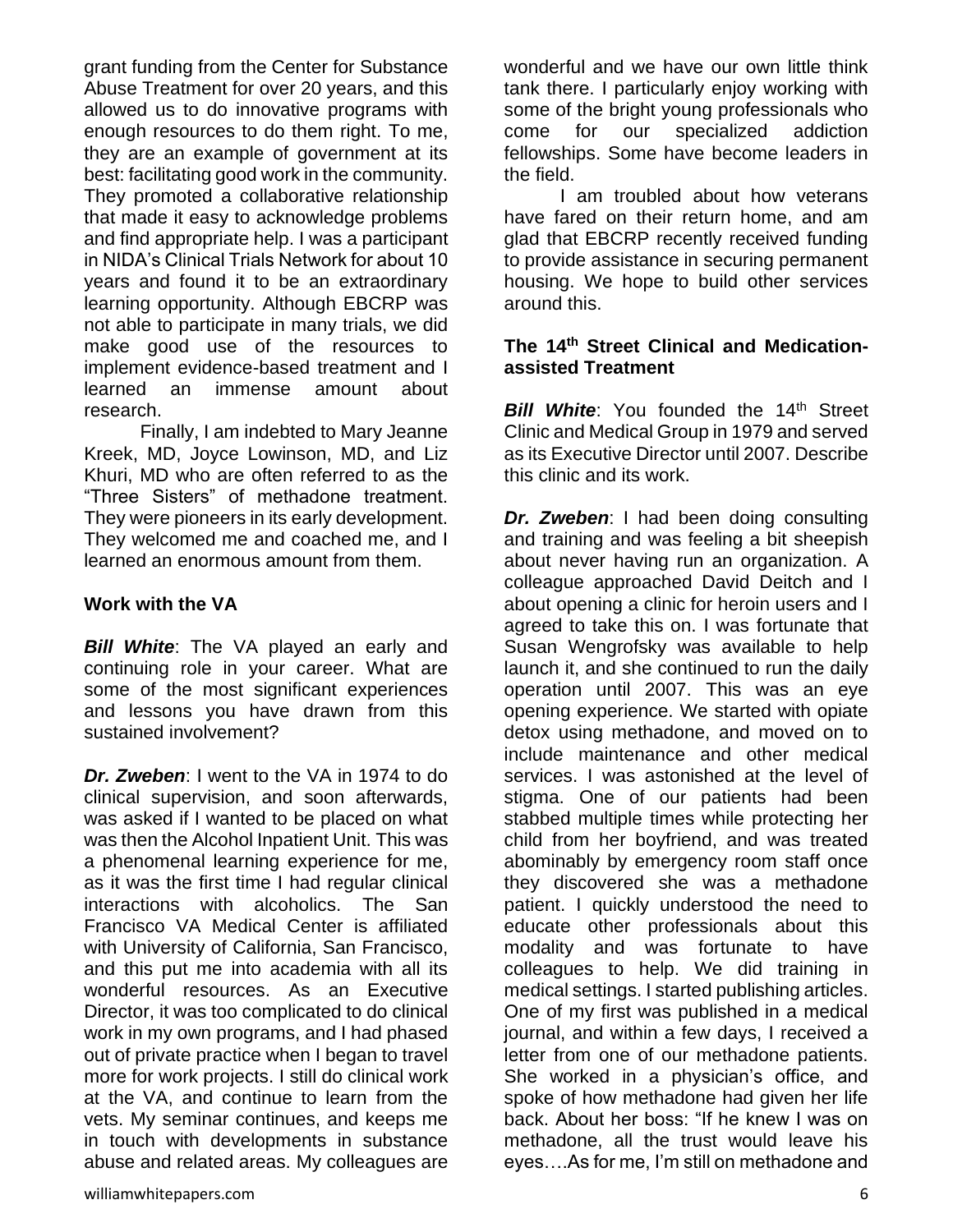truly, I am scared to get off. Since I've gotten off heroin, I have a job I love that I've stuck with, bought a home, etc. Life is good and life is *stable.*" Yet she apologized for remaining on methadone. Those kinds of experiences made a deep impression on me.

In the early 1980's, the HIV virus was identified and the epidemic became apparent. Our Medical Director, Susan Lambert MD, created the first screening protocol for HIV to be used in drug treatment clinics. We realized we had the second highest risk population (at that time) and spoke to California county administrators about screening and referral. We became hostess to a variety of researchers from the Centers for Disease Control, UCSF, and elsewhere. Researchers love methadone patients because they can find them more easily than others, and we welcomed them. Besides screening, counselors were trained to provide HIV education and work with clients on very difficult issues. In those early days, there were no effective medications, so the prospects were terrifying.

I realized that many patients concealed their methadone treatment from their primary care physicians, for fear of a negative reaction, so we opened 14<sup>th</sup> Street Medical Group to provide some primary care services, to they would have a place to go where they could be honest with their physicians. The funding mechanisms changed after a few years, so we could not provide medical care, but it was a good experience.

We did, however, use the Medical Group as the vehicle to start providing treatment for cocaine dependence in the mid 1980's. The cocaine epidemic was spreading, and we were getting lots of referrals from Children's Protective Services to work with cocaine-using moms in danger of losing their kids. Individual social workers had a small pot of money to purchase specialized services, and no one else was doing much in this area. Around this time, I found Rick Rawson and Arnold Washton, and learned a great deal from them about how to work with cocaine users. Soon, the amount of our monthly billing attracted the

attention of the county Social Services agency, and they put us on a contract. We immediately grew a large waiting list. This was frustrating at the time, but it positioned us to launch East Bay Community Recovery Project and apply for our first federal grant under the Waitlist Reduction Program. We received \$835K, and EBCRP was off and running.

#### **Methadone Maintenance and other Pharmacotherapies**

*Bill White*: How do you view the current status and future of methadone maintenance and related pharmacotherapies?

*Dr. Zweben*: Opioid maintenance pharmacotherapy is very fortunate to have Mark Parrino as its leader for several decades. He was active in the northeast coalition that became a national organization, now called the American Association for the Treatment of Opioid Dependence. Mark is a true statesman, with great skill at bringing people together to collaborate on important tasks. He is fearless and forthright in identifying the issues and getting key people to address them. Under his leadership, a lot of the stigma issues have been addressed and methadone and related pharmacotherapies have been made available in many states where they were previously absent. He works continuously to promote collaboration between the many federal and state agencies that are involved in regulating or providing treatment. The AATOD conference every 18 months is very well done and brings together a wide range of researchers, policy makers and clinicians working in the field. AATOD provides many educational resources and help in addressing stigma issues. Over the more than three decades that I have been involved, methadone has become better understood and accepted, though the work is far from complete. Newer medications such as buprenorphine seem to be less stigmatized.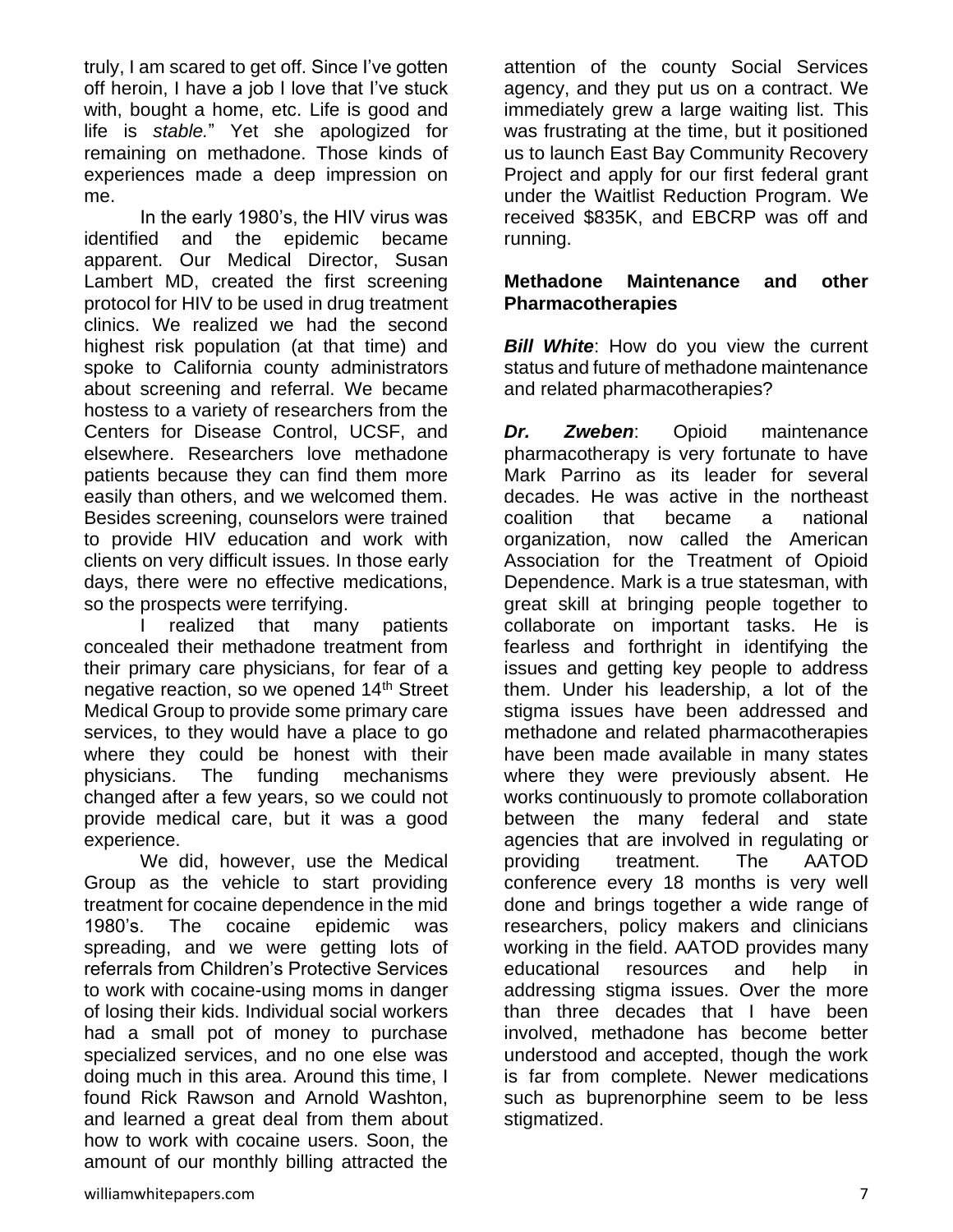*Bill White*: You have written a great deal about the public and professional misconceptions about methadone. Which of these misconceptions do you feel are still pervasive today?

*Dr. Zweben*: I continue to be surprised that many of the same old misconceptions are around today. A student recently brought a message from a psychologist I know: "Tell Joan I still don't believe in methadone." I quoted Tom Payte: "Methadone is a medication, not a religion." I am particularly frustrated when physicians refer to it as an "addicting drug." Addiction is currently defined in terms of the person in relation to the substance. It is no longer defined in terms of the properties of the substance. Medications are not "addicting." They are dependence producing or not, and we use other medications that produce physical dependence: antihypertensives, thyroid replacement, antidepressants. If this seems nit picky, words embody concepts, and concepts can facilitate or discourage clear thinking. Non-physicians make this error too, but physicians should know better.

There is also a pervasive misconception about the relationship between detoxification and long term abstinence. There is no correlation. Buprenorphine is easier to discontinue, but studies are revealing that many of these patients will require maintenance medication to preserve their gains, just like methadone patients. This is not a matter of motivation, which is essential but not sufficient for a successful taper. No one makes me a second class citizen because I remain on thyroid medication, and patients on opioid meds should be treated the same.

Because of the stigma, many successful methadone patients conceal their use of the medication, sometimes even from their family. If you want to see the successes, you have to visit the clinics between 5:30 AM (when many open) and 8:00 AM. After that, the patients who are doing well have gone to work. Most visitors come during normal working hours (9:00 AM until the clinic closes, usually by 3:00 PM) when many of the less functional patients are visible. This perpetuates the stigma.

*Bill White:* You were one of the first people writing about the potential integration of methadone maintenance and Twelve Step oriented treatment and the value of MMT patients participating in 12-step groups. How do you view the status and potential of such integration today?

*Dr. Zweben*: I see it much as you described in your paper with Lisa Mojer Torres: hopefully possible someday but great difficulty in getting there. People hang onto their biases with great tenacity.

*Bill White***:** Did you get any kind of pushback when you began to propose the integration of medication and 12-step oriented treatment and suggests that TCs needed to be working with patients on methadone?

*Dr. Zweben***:** Well, I didn't experience any push-back internally because I was the Director of the clinic and I could say, "We're going to ask our patients to give us a list of twelve-step meetings they've been to that they liked and where they weren't hassled about methadone" and we are going to link our patients to those meetings. I wasn't fighting with anybody about whether it was okay or not. Our staff was totally on board with this. They loved trying out new things. Now, in terms of methadone in the therapeutic community, that was really a long saga because I was on the board of Walden House at that time and they grudgingly started to admit methadone patients who wanted to taper off. I said, "No. People make decisions to taper off for very bad reasons and eighty percent crash and burn. Please explain to me why staying on methadone is more terrible than me staying on thyroid medication." If you look at the brain chemistry, if you look at the science of it, it's not very different. These discussions went on for a long time and, you know, TC people I was dealing with were not all polite professionals. I took a lot of heat for that but I kept pushing. A young guy, Brian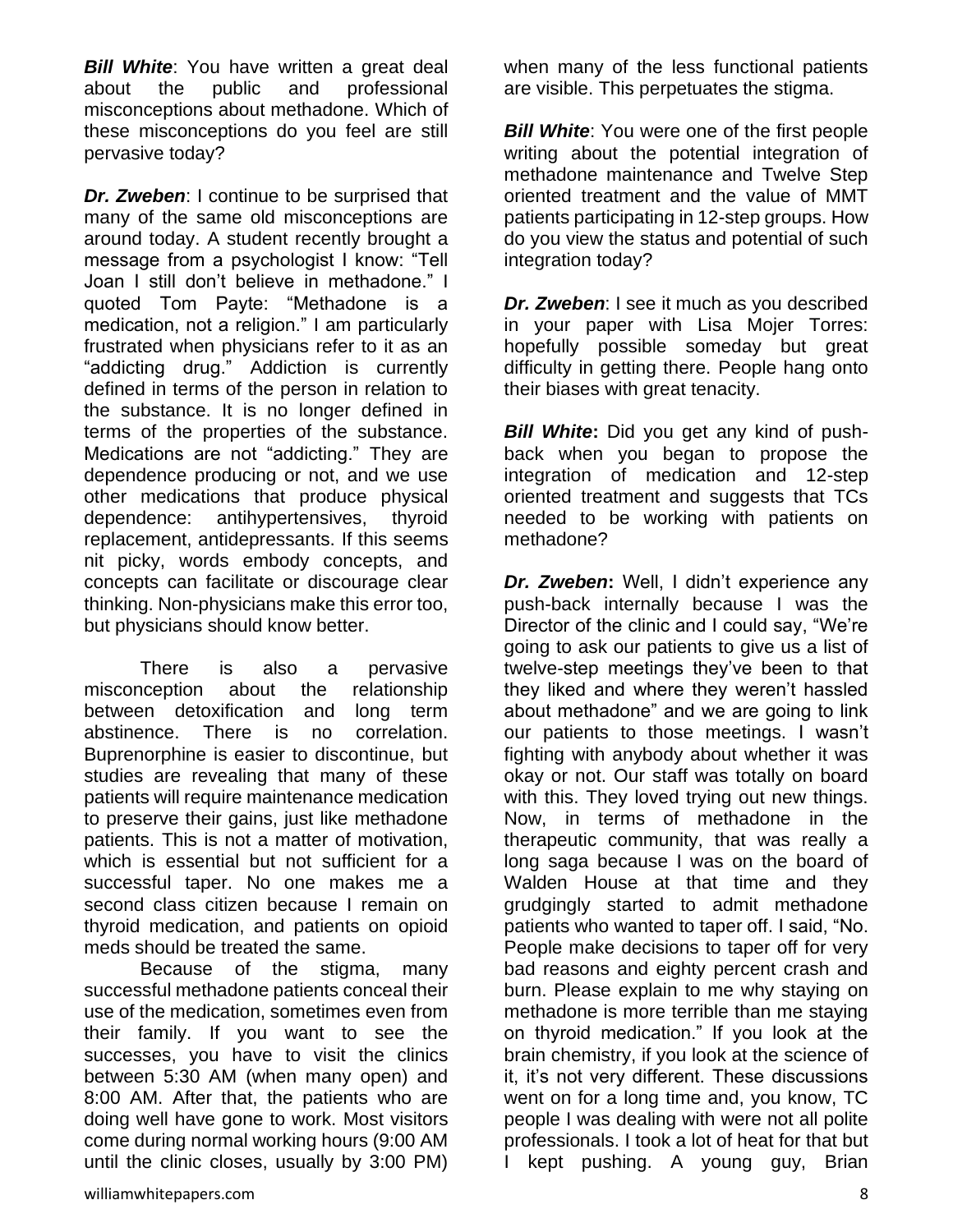Greenberg Ph.D., came to Walden House fresh out of graduate school, super-smart, and able to write grants that brought in millions of dollars. He promoted the idea of doing a research project on integrating methadone patients in TC. What turned attitudes around somewhat was Yih-Ing Hser and Doug Anglin's thirty-three year follow-up up study on addict careers. This was a sample that was started, I think, in the '50s from the civil commitment program so almost none of them were on methadone because it simply wasn't available to them. The high death rates and continued addiction rates helped improve Walden House attitudes toward the integration of methadone and TC methods to improve such long-term outcomes.

*Bill White***:** In the UK, there is a push for increased recovery orientation in addiction treatment, but in the UK this call for increased recovery orientation is being interpreted as pressure to get people to terminate methadone maintenance in the name of getting them "drug-free."

*Dr. Zweben***:** That's terrible. A methadone patient is abstinent if he or she is not using illegal drugs or unprescribed medication, not drinking, and using prescribed medication as instructed. Whether you're on medication or not is tangential to whether you're doing a solid recovery process.

*Bill White***:** That's beautifully stated. Do you think this language issue is critical for us as we move forward--defining abstinence and drug-free in the context of medicationassisted treatment?

*Dr. Zweben***:** Yes. I become feisty when I hear the term, "drug-free." I actually worked to convince NIDA to get rid of that term in its requests for applications. What does it mean? Prozac-free? it's meaningless and it's stigmatizing. It suggests that the recovery of someone who does not need medication is somehow more noble than someone who does. We have to get beyond this "drugfree"/methadone polarization, and the idea

that people who are on medications can't recover.

*Bill White*: There have been growing calls to increase the recovery orientation of MMT and MAT. What do you see as the promises and potential pitfalls in this trend?

*Dr. Zweben*: I think a well-run clinic has always promoted a healthy recovery in all the commonly understood ways. Just to clarify once more, for a patient on methadone, buprenorphine, or psychotropic medication, they are abstinent if they are not drinking, or using illicit drugs, and using legal ones as prescribed. This is not widely understood, even within the recovery community. Integration into the community is very important, yet there are many barriers. I cannot in good conscience urge a patient to disclose and face the vitriol that is all too possible.

*Bill White:* Walden House was one of the first TCs to experiment with the integration of methadone and other medications. Do you see that kind of integration in the future for both psychosocial treatments and medication-assisted treatment?

*Dr. Zweben*: Yes, it has happened in a lot of places, but availability seems to be quite regional. Our own Project Pride opened in 1994 and accepted patients on methadone or psychotropic medications without barriers. It is necessary to continuously deal with staff and client misconceptions and antipathies toward methadone.

## **East Bay Community Recovery Project**

*Bill White*: You have served as the Executive Director of the East Bay Community Recovery Project since 1989. Describe this project.

*Dr. Zweben*: Marta Rose and I started EBCRP in response to the cocaine epidemic. The feds put \$75 million on the table to allow programs with a waiting list of cocaine users to expand services. We were advised and coached by people at the state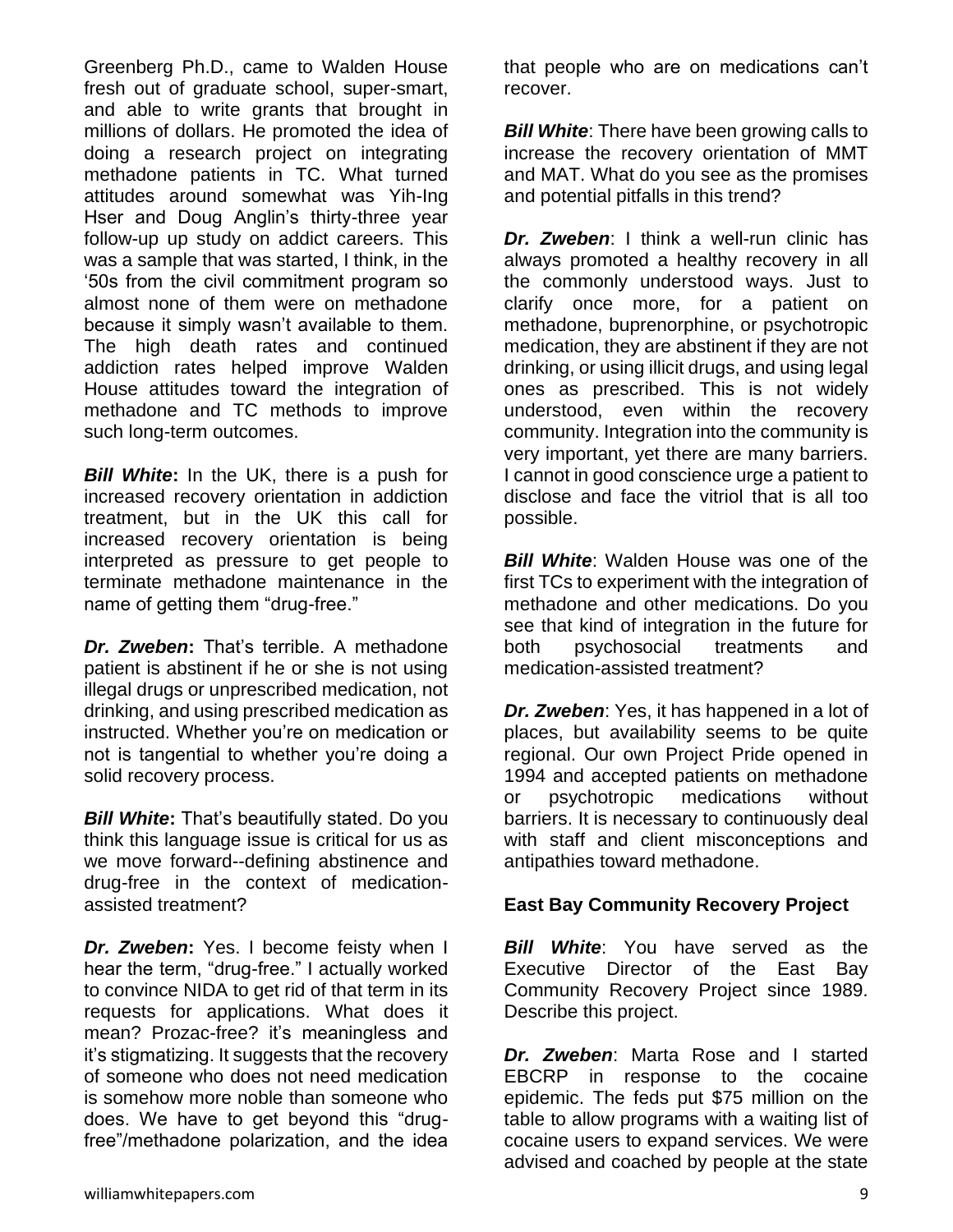level to set up a new corporation with the capability to administer federal grants. Within three months, we trained our staff and our required outpatient treatment slots were full. We had put in psychiatric services and other elements that were unusual at that time, and quickly got in trouble with county staff, who promoted a social model, exclusively if possible. They did not like spending money on expensive professionals and anything resembling a medical model. I was completely naïve about politics at that time, and simply pointed out that this was a federal grant and we were going to do what we proposed (i.e., they could not dictate what we provided). The county tried to defund us, but did not succeed. After the initial grant expired, we limped along until the Office for Treatment Improvement (soon renamed CSAT) was formed and we were able to get continuous grant funding for many years and build on that. Within a few years, the same rigid ideology about "one right way" in our county led them to try to eliminate all Medicaid funded methadone services in the county. This inspired the Sobky v. Smolley lawsuit, that basically stated that if there were a willing patient and a willing provider, the county could not discriminate in this way. It was a Medicaid access issue. The outcome of that suit opened access to methadone in all California counties. The leadership that precipitated the lawsuit left the county and collaborative opportunities opened up for us.

Afterwards, the county departments became more cooperative and interested in us, particularly because we assumed the presence of co-occurring disorders and did not discriminate against people on medications. The CSAT funding allowed us to expand our range of activities. We brought services and community organizing to public housing. We were able to do training in the mental health system about AOD use, and in the addiction treatment system about other mental disorders. In 1994, we received funds to open Project Pride, our residential treatment program for mothers and their children. It was named by the first cohort of clients, as a pride of lionesses. It very explicitly welcomed people on methadone or

We also branched out with a contract from Federal Probation to provide treatment. This was our first venture in collaborating with the criminal justice system and we have continued this ever since. We work in the jails, with Drug Courts, and with those on probation and parole. For a time, we had a contract with the California Department of Corrections and Rehabilitation. Inmates were brought to Project Pride in shackles (despite our objections), reunited with their young child, and served out their sentence in the treatment environment. We have put a lot of effort into educating criminal justice staff about treatment, and have been pleased to see them become more sophisticated over time. Some had the view that they could solve the addiction problem by perfecting their controls over people, and we tried to help them see the importance of a collaborative effort with the client. There is no question that the leverage of the criminal justice system helps clients to persist when recovery gets tough. When that partnership is working well, it is very powerful.

At some point, the county decided to fund us as a pilot to see if an addiction treatment program could work effectively with people with severe mental illness. Our staff proved themselves capable, and we expanded in this area. We now have several programs for people with SMI, including day treatment, mental health court, and forensic assertive community treatment. We also have one for transition age youth experiencing their first psychotic break. It is called Prevention and Recovery for Early Psychosis, or PREP. It was developed by Bob Bennett, a close colleague in San Francisco, who wanted to bring it to Alameda County. In the first year of data collection, we were able to demonstrate a 50% reduction in hospitalization compared to the previous year, and this year it was 75% lower. Clients were functioning better in other realms. The idea is to see if this model of intervention can allow people to function outside the mental health system later on. At this point, we have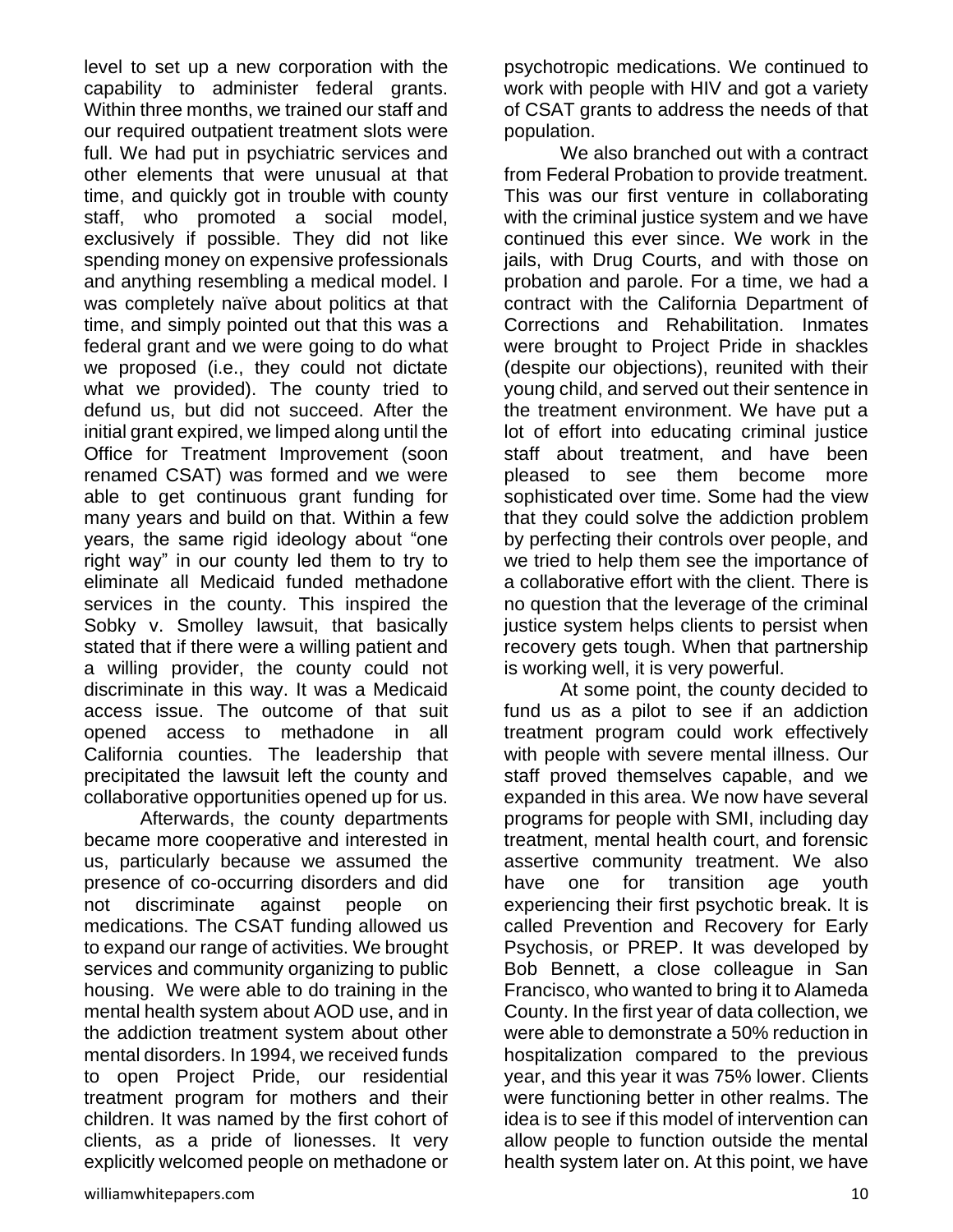more funding from mental health than substance abuse, and refer to ourselves as a mental health and substance abuse treatment program. We address the full severity range of co-occurring disorders.

More recently, we have focused on employment services and housing. Marta Rose acquired a taste for real estate adventures and secured funding for us to create supportive housing units of our own. She also led the effort to obtain stimulus money (from the American Recovery and Reinvestment Act, 2009), which allowed us to purchase and rebuild a facility for Project Pride. We network with many landlords in the community to provide housing for clients in our various programs. Veterans are the most recent focus of our housing efforts. We have received funding from the VA to participate in the effort to end veteran homelessness. The Bay Area is a very difficult place to locate affordable housing, and increasing the housing stock takes years. It is a significant challenge.

EBCRP's mission is to provide comprehensive and integrated services to meet the needs of clients and their families. We understand the need to provide services well beyond treatment itself and are deeply involved in our community. We completely endorse the idea of a recovery oriented system of care, and use our networks extensively. We are currently struggling to adapt to the changes brought by the Affordable Care Act and hope to maintain our vision for many years to come.

#### **Clinical Response to Evolving Drug Trends**

**Bill White:** Your work has placed you in the center of clinical responses to evolving drug trends—from cocaine to methamphetamine to prescription opioids. What are some of the most important lessons you have learned in responding to these shifting drug trends?

*Dr. Zweben*: Although recovery from all substance use disorders has common elements, it is important to understand the distinctive features and needs of particular groups and of individuals. Treatment elements should be designed accordingly. The recovery process is similar across all drugs, but people become engaged more quickly if they hear "their story" and feel the clinician understands them. Tolerance of ambiguity is the mark of a good clinician. Ideological purity can do a lot of harm. It is important to remain open to new approaches.

*Bill White*: You have been a leading advocate on the special needs of women, immigrants, people with co-occurring disorders, veterans, and people who have survived trauma, to name a few. As of 2014, how effectively do you feel the addictions treatment field is able to individualize its services to address the special needs of those it serves?

*Dr. Zweben*: A lot of good work has been done, but there is still a lot to do to understand which treatment interventions are important for whom, over what period of time. I think that we need to understand more about what's distinctive about serving these various populations and to implement those approaches across a variety of settings. I don't think we know enough about what the really key essential ingredients are. There are many different steps to engaging different populations and I think relationship skills are key. I don't think ethnic matching is the key. What's more important are the relationship skills of the person and their ability to talk to people across cultural boundaries—to really listen until you understand. I think you have to have this partnership where people can tell you where you're off the mark. And some of it just takes a lot of time.

## **Teaching and Consulting**

*Bill White*: You have also been deeply involved in teaching, training and consulting activities throughout your career. What have you enjoyed most about these activities?

*Dr. Zweben*: David Deitch and I started a consulting group (PICTEC, now defunct) in 1974 as a vehicle for our training and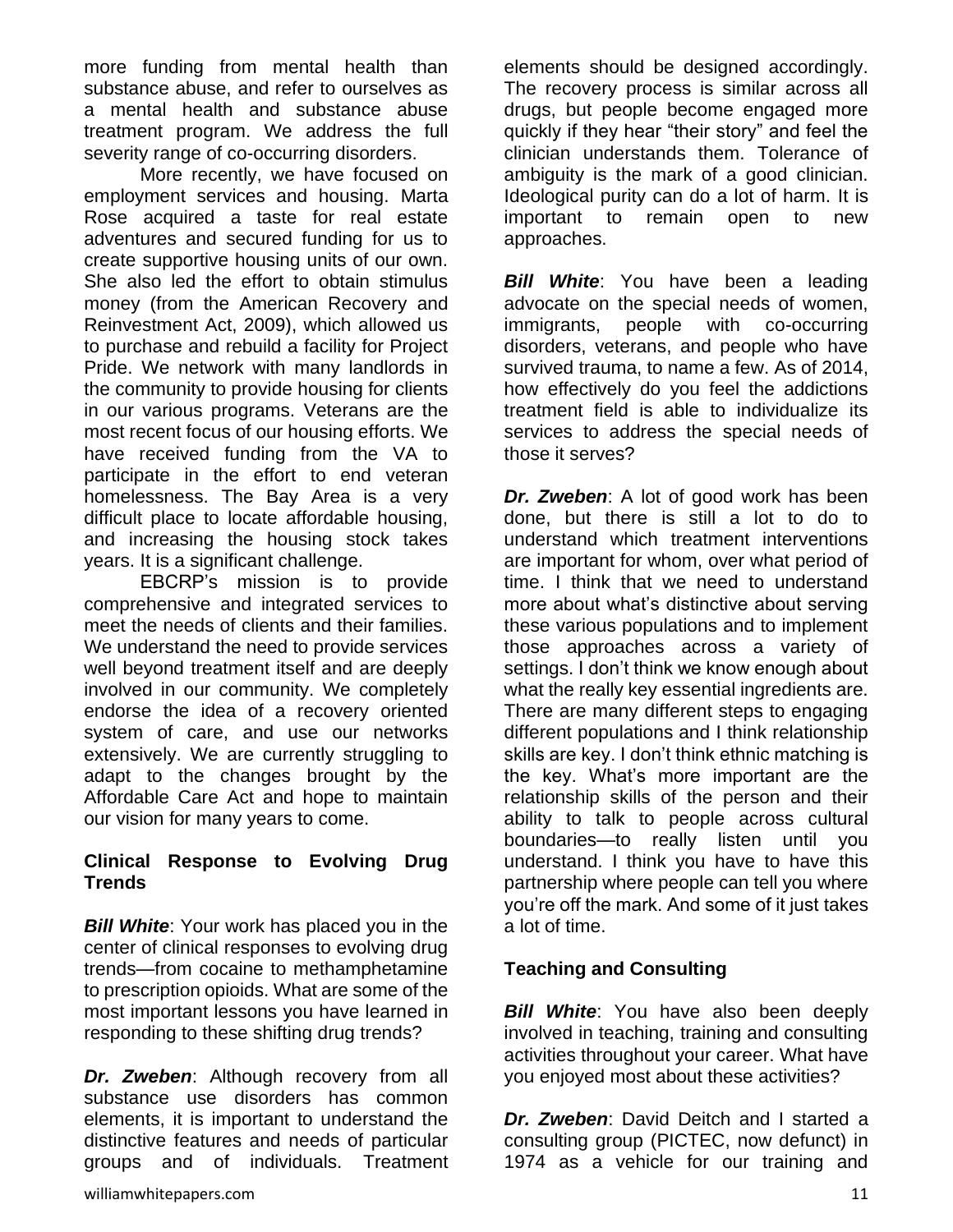consultation activities. We brought in three other colleagues and designed some excellent training packages which we were able to offer in the bay area and sometimes elsewhere. We combined didactic presentations with role plays for skill building and spent many hours improving our approach. We were able to engage staff members without any higher education, and help them become enthusiastic and confident about learning. For me, I benefited from visiting a lot of different treatment environments and striving to understand their challenges.

My consulting, training, and participation on a wide variety of committees allowed me to develop multiple perspectives on various aspects of the addiction field. For example, I participated in the Institute of Medicine's Consensus Panel of Effective Treatment of Heroin Addiction, and saw the power of collaboration between researchers, clinicians, and government and related entities. I worked on several of CSAT's Treatment Improvement Protocols and developed collaborations that are still active today. I am action oriented and the networking opportunities have served me well. It also helps to get a perspective on the challenges in my own program.

*Bill White*: Could you comment on the current state of preparing people to work clinically in addiction treatment in the United States?

*Dr. Zweben*: I wish I could be more hopeful about this. We are facing a severe work shortage, and the graduate schools have been slow to integrate addiction treatment into their core curricula. It is often one course, or a two day course tacked on as a pre-licensing requirement. Often, clinical supervisors in the agencies don't know how to address alcohol and other drug use, so they refuse to see the person or think if they make an AA/NA referral, they have done their job in addressing the problem.

I am also very concerned about the non-licensed counselors, many of whom have addiction counseling credentials that represent a great deal of work. Some of the

most gifted and skilled clinicians I have ever known fall into this group. For example, EBCRP has a number of programs for people with severe mental illness and substance abuse, and very few professionals could match our counselors in dealing with this difficult population. I have little reverence for advanced degrees alone as a measure of quality, but I have great respect for talent and skills. I hope we can continue to support and develop this part of our work force in the face of the restrictive requirements of the Affordable Care Act.

## **Writing a Career**

**Bill White:** You have been one of the most prolific writers among modern addiction professionals. How have you integrated writing into your clinical, administrative and advocacy work?

*Dr. Zweben*: I have always written for a clinical audience. I have mostly written on the weekends, when the phone does not ring constantly. Writing helps me work out my ideas and clarify next steps. It is a compulsion. I can't help myself. I encourage others to work out the formula that is effective for them. For me, it often starts with student questions when I am teaching. I read a lot to keep up with developments, and put important material on slides. Once I have done that, I make an outline. It is easy to write from the slides, though they don't cover everything. I can download journal articles from my home office, and I have a good library at home. I bounce around between various sources and somehow it all gets done. My advocacy positions are often apparent in my papers, and I have tact specialists to make sure I don't go overboard.

*Bill White:* You have served on the editorial boards of the *Journal of Psychoactive Drugs*, the *Journal of Maintenance in the Addictions* and the *Journal of Substance Abuse Treatment*. What advice would you give to aspiring writers who have hopes of publishing their work in the field's leading journals?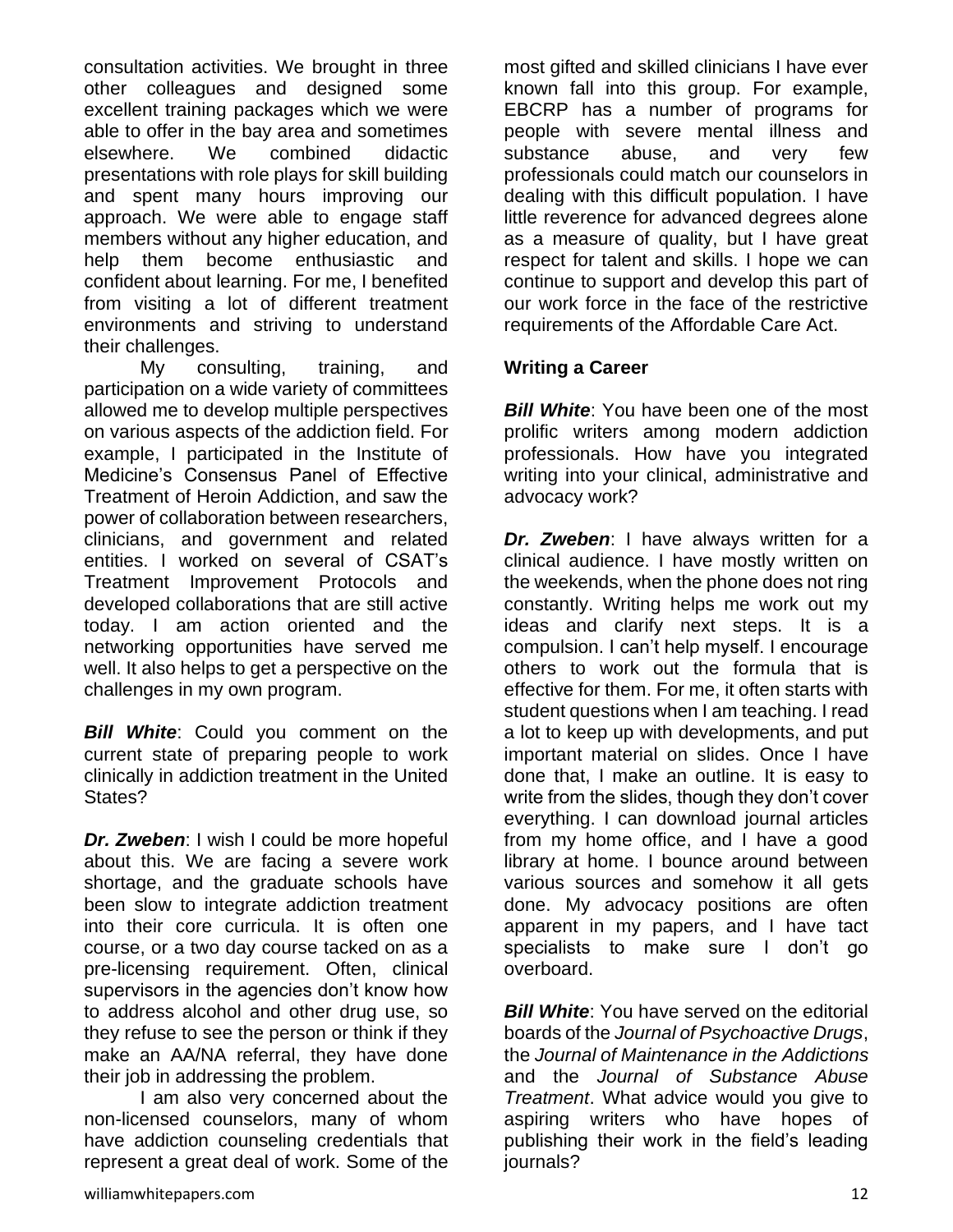*Dr. Zweben*: I wish I could be helpful. The standards have changed a lot, and now there is a dominant attitude that data is the only source of knowledge. Many of my favorite of my own papers would not be accepted anywhere today. Don't get caught up in prevailing status systems. I would say, get it written and find a place to publish it. Once it is published, it will generate various interactions with others who share your interests. Writing is a craft; you get better with practice. You can learn a lot from editorial feedback, but some of it is goofy and reflects personal interests of the reviewer. When you read something you like, ask yourself what makes it compelling. Keep writing and keep trying.

#### **Career-to-Date Retrospective**

**Bill White:** What do you think have been some of the most important historical milestones in the evolution of modern addiction treatment?

*Dr. Zweben***:** Well, I think there are a few major points to be made on this. One is the discovery that the early-held belief that involuntary treatment doesn't work was simply wrong. What we know is that retention works. How you got to treatment is far less important than whether you stay and how long you stay in treatment. That is crucial. Nobody comes to addiction treatment one hundred percent voluntarily. No one addicted wakes up one morning and says, "I can hardly wait to give up my drugs." They come under pressure. It is our job to help make this transition from extrinsic to intrinsic motivation.

I think the widespread recognition that co-occurring disorders are the norm, not the exception, is significant. We may not always have adequate resources to provide integrated treatment, but at least we know that is an important goal, and great tools (like Lisa Najavits' Seeking Safety) are available.

In terms of training, I think the topic of relationship skills and rapport is starting to get much more emphasis. If you really look at the research, we have really neglected the area of the therapeutic relationship. Specialized methods, like CBT and MI are great developments, but they don't account for a high percentage of the variance. It's those relationship skills that we need to pin down. As an Executive Director, turnover is very costly. Making a mistake is very costly so we need to know how to hire. I think Bill Miller does a great job with some of what he describes how they set up scenarios in the job interviews and get people to show, using actors, how they would handle the situation so they don't make as many hiring mistakes because some people can be taught better motivational interviewing skills and some people just can't. And so you have to start out right and then you have to help them bring that out and polish what they might already be able to do so that it's smoother.

*Bill White:* When you look back over your career in the addictions field, what has been most meaningful and fulfilling to you?

*Dr. Zweben*: Working with the wonderful people in the field. Many have the rebel spirit and their work is a mission, not a job. I feel very blessed to do work I consider important with people I like very much. I have always thought mentoring was important, which is one reason I am continuously in teaching roles. I am a good talent scout and try to coach people along. I managed to be a catalyst (mother hen) to get several prominent people (who shall remain nameless, but they know who they are) to start writing or write more. Publishing has a way of attracting other adventures and I talk with trainees about its importance every year.

#### **Future of Addiction Treatment**

**Bill White:** What is your personal vision for the future of addiction treatment?

*Dr. Zweben*: My hope is for it to be integrated into primary care, criminal justice, and social services. That would mean that professionals working in those areas would be cross-trained and at least be able to recognize risky use and addiction, intervene